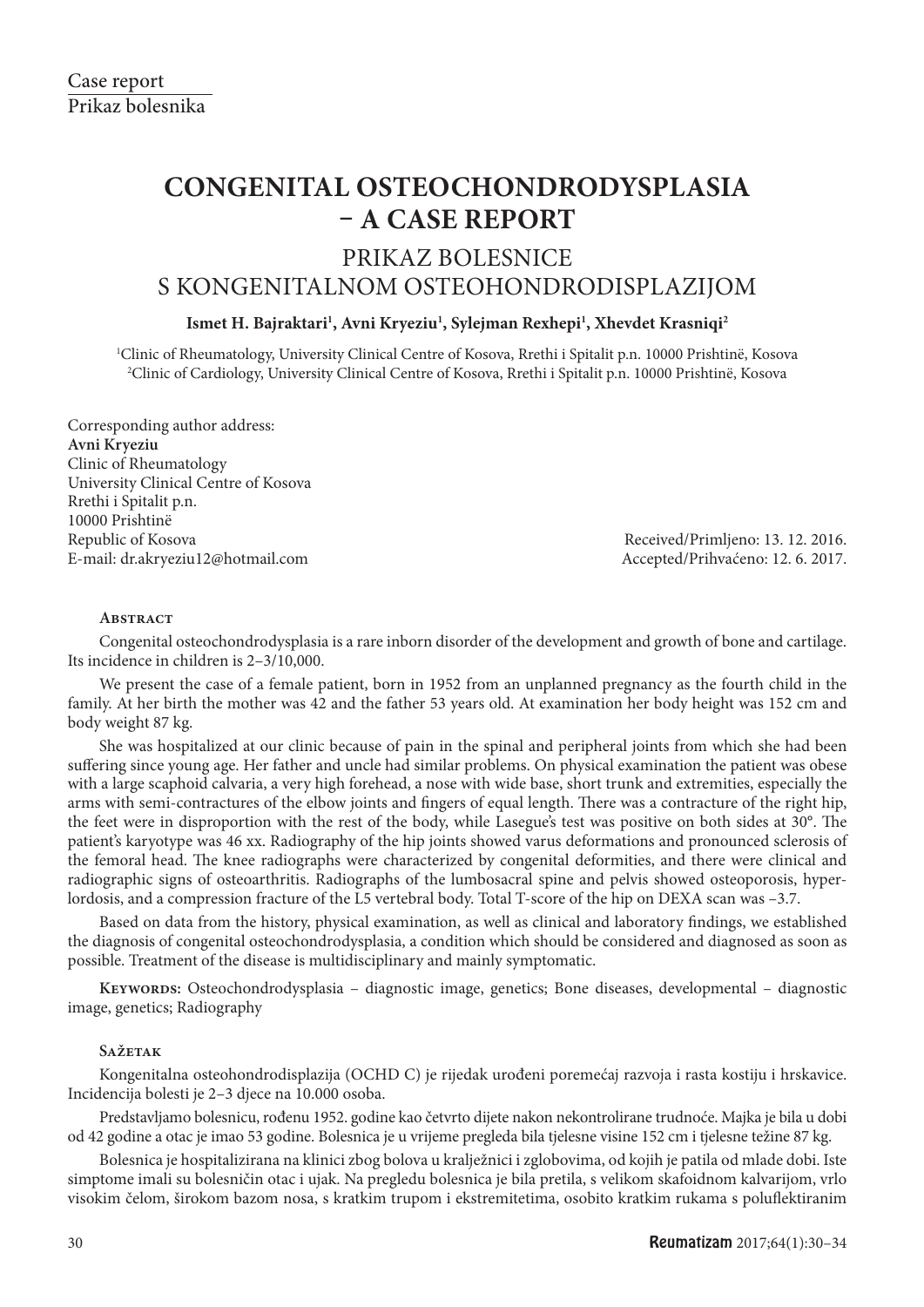zglobovima lakta i prstima ruke, uz jednaku dužinu. Nađena je i kontraktura desnog kuka, stopala su bila velika u odnosu na ostatak tijela, dok je Lasegueov znak bio obostrano pozitivan kod 30 stupnjeva. Imala je osteoartritis koljena, velika stopala (br. obuće 44) koja su bila nerazmjerna s tijelom. Kariotip bolesnice je bio 46xx, Na radiografskim nalazima proksimalni dijelovi femura su bili deformirani u varusu, s izraženom sklerozom glave femura. Radiografija koljena je karakterizirana kongenitalnim deformacijama, dok su nađeni radiografski i klinički znakovi osteoartritisa. Na radiografiji lumbosakralne kralješnice i zdjelice vidi se osteoporoza, hiperlordoza i kompresivna fraktura trupa kralješka L5. T-skor na kuku ukupno mjereno DXA-om je bio –3,7.

Na temelju anamneze, fizikalnog pregleda, kliničkih i laboratorijskih nalaza zaključeno je bolesnica boluje od kongenitalne osteohondrodisplazije. To je bolest o kojoj treba misliti i nastojati postaviti dijagnozu što ranije. Liječenje bolesti je multidisciplinarno i za sad simptomatsko.

**Ključne riječi:** Osteohondrodisplazija – dijagnoza, genetika; Razvojne koštane bolesti – dijagnostički prikaz, genetika; Radiografija

#### **Introduction**

Congenital osteochondrodysplasia is an inborn disorder of the development and growth of bone and cartilage. This disease is rare with an incidence in children of 2–3/10,000.

It occurs in two forms, lethal and non-lethal. Nowadays the disease can be diagnosed before birth by ultrasound or DNA analysis of fetal cells (1, 2).

The nonlethal form includes: 1) disorders of long bone and spinal cord growth, 2) increased anarchic fibrous tissue and bone cartilage, and c) decreased and increased bone density.

Non-lethal osteochondrodisplasia can be presented in three major forms: short extremities, short body and extremities, and curved bone pathology.

In the past there were several classifications of these disorders regarding their causes, etiology, and prognosis. One of the most commonly used classifications is the one based on genetic changes in the previously mentioned three clinical forms (Tables 1–3) (3).

In the case of achondrodysplasia, the genetic disorder involves a derangement of the gene composition of

TABLE 1 Osteochondrodysplasia with short limbs (according to reference No 3) *Tablica 1. Osteohondrodisplazija s kratkim udovima (prema referenciji br. 3)*

| Type of osteochondrodysplasia             | Mode of heredity* |
|-------------------------------------------|-------------------|
| 1. Achondrodysplasia                      | AD                |
| 2. Diastrophic dysplasia                  | AR                |
| 3. Chondrodisplasia with epiphysis        | AR, XVD, XVR      |
| 4. Metatropic dysplasia                   | AD                |
| 5. Omodysplasia                           | AD, AR            |
| 6. Mesomelic dysplasia                    | AD, AR            |
| 7. Acromesomelic dysplasia acromesomelica | AR                |
| 8. Grebe dysplasia                        | AR                |
| 9. Other micromelic dysplasias            | SP                |

*\*Mode of heredity: AD – autosomal-dominant, AR – autosomal- -recessive, XVD – autosomal-dominant inheritance related to X, XVR – related recessive X, and SP – with sporadic appearances.*

TABLE 2 Osteochondrodysplasia with short body and extremities (according to reference No 3) *Tablica 2. Osteohondrodisplazija s kratkim udovima i trupom (prema referenciji br. 3)*

| Type of osteochondrodysplasia                                  | Mode of heredity |
|----------------------------------------------------------------|------------------|
| 1. Spondyloepiphyseal congenital dysplasia                     | AD               |
| 2. Hypochondrogenesis                                          | AD.              |
| 3. Kniest dysplasia                                            | AD.              |
| 4. Spondyloepiphyseal dysplasia                                | AD               |
| 5. Pseudodiastropic dysplasia                                  | AR               |
| 6. Immunoosseous dysplasia                                     | AR               |
| 7. Opsismodysplasia                                            | AR               |
| 8. Spondyloepiphyseal dysplasia with laxity                    | AR               |
| 9. Spondyloepiphyseal dysplasia<br>with abnormal calcification | AR               |

TABLE 3 Osteochondrodysplasia with curved bones (according to reference No 3) *Tablica 3. Osteohondrodisplazija sa zakrivljenim kostima (prema referenciji br. 3)*

| Type of osteochondrodysplasia | Mode of heredity |
|-------------------------------|------------------|
| 1. Campomelic dysplasia       | AD.              |
| 2. Kyphomelic dysplasia       | ΑR               |
| 3. Stuve-Wiedemann dysplasia  | ΑR               |

the 3rd fibroblast growth factor, while in the other forms mutations of the gene for collagen II and different mutations in the same gene occur, causing various defects and disorders of bone and cartilage. Inheritance runs through dominant and recessive pathways. The disorder starts in the embryonic stage and often has a lethal outcome before, during, or immediately after birth. At birth it can be observed that the head is increased by dysmorphism, showing the typical pronounced craniocephalic neurocranium with a high forehead, irregular root of the nose, and a relative progenia. Other prominent features of the disease are consequences of the growth disorder causing reduced growth of long bones and vertebrae. Most affected are the extremities, especially the femur and humerus, which lag in development, resulting in a disproportion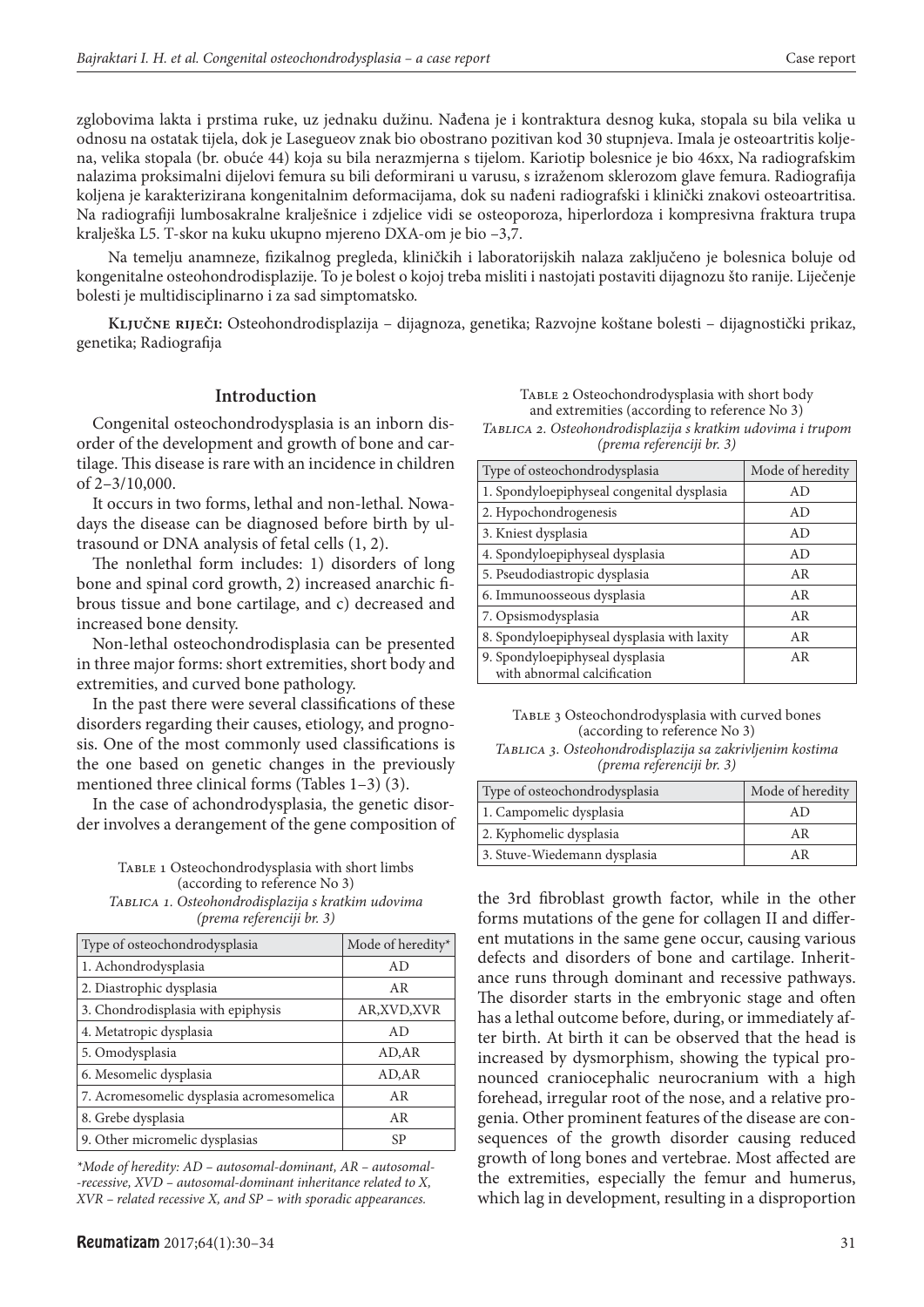between the extremities and the trunk. Thus the dominant clinical presentation is rhizomelic dwarfism. Often there is a decreased range of motion, with restricted extension and pronation in the elbows.

Thoracolumbar kyphosis is another sign in these patients. There is muscle hypotonia and arcual kyphosis, and when the child begins to walk there are also hyperlordosis, disc herniation, and other changes consistent with osteoarthritis, which may result in spinal cord compression. Another feature of the disease is an early appearance of various deformities of the extremities, and osteoarthritis of the peripheral joints, mainly hips and knees, are found at an early age. Obesity and osteoporosis with high levels of blood lipids and sugar are also seen early in life (4). Cardiovascular involvement is one of the extraskeletal manifestations of osteochondrodysplasias, manifested as valvular insufficiency, foramen ovale, patent ductus arteriosus, and other associated congenital heart malformations.

#### **Case presentation**

The female patient that we are presenting here was admitted to our Rheumatology Clinic for the first time because of spinal and joint pain. She had been feeling pain from a very young age. She was occasionally treated on an outpatient basis. For over 10 years she could not walk without the aid of another person, and recently she could not stand on her own.

The patient was born from an unplanned pregnancy, the fourth child in the family. At the time of her birth the mother was 42 and the father 53 years old. Her height was 152 cm and body weight 87 kg. The father and uncle also had "rheumatic and bone problems" in their young age. On physical examination the patient was conscious, oriented to time, space, and people, subfebrile, eupneic, anicteric, acyanotic, obese, with visible skin and mucosa of normal appearance. She took a passive position in bed. Regarding the appearace of the head and neck, the following features were observed (Figure 1): reduced pilosity (for her age), high forehead, scaphoid form of the skull, and signs of average progenia. The neck was characterized by limited movement (lateral flexions and both rotations). During the examination there was pain and sensitivity to palpation at all vertebral spinous process levels, with a positive "ring sign" at the L4 l and L5 levels. Pain sensitivity on palpation of all long bones was also expressed. Short arms with semi-contractures of both elbows and the fingers of the hand were present, too. There was a flexion contracture of the right hip joint and pain during motion of both knee joints, with aches, movement restriction, and Baker's cysts in the right knee. The feet were large (European size 44) and in disproportion with the rest of the body. There was a posi-



Figure 1 General appearance of the patient *Slika 1. Opći izgled bolesnice*

tive bilateral straight leg test (Lasegue's test) at 30°. Decreased superficial touch sensation was found from the knees below.

Laboratory findings were as follows: ESR 25/1h, alkaline phosphatase 170 UI/L , Ca 5.3, PCR- 12.9 mg/L, uric acid 353.1 μmol/L. Urine culture 3 times was negative.

Brucella agglutination test, AST-O, and Wraight's test were also negative. The patient's karyotype was 46 xx.

Chest radiography showed an increased shadow of the aortic knob, increased transparency in both pulmonary areas, an elevated diaphragm (due to obesity), and changes consistent with osteoporosis and right scoliosis of the thoracic spine (Figure 2). Radiographs of the lumbosacral region in two standard projections and the pelvic region including the hips showed reduced mineralization, a compressive fracture of the L5 vertebral body, hyperlordosis, congenital malformation of the hips in the form of coxa vara, with deformations and pronounced sclerosis of the femoral head (Figures 3 and 4). Radiographs of the knee joints were characterized by congenital deformations and osteoarthritic changes as well (Figure 5). A total hip DEXA scan showed a T-score of –3.7.

As it is known that osteochondrodysplasia is associated with aortic valve insufficiency, standard 2-dimen-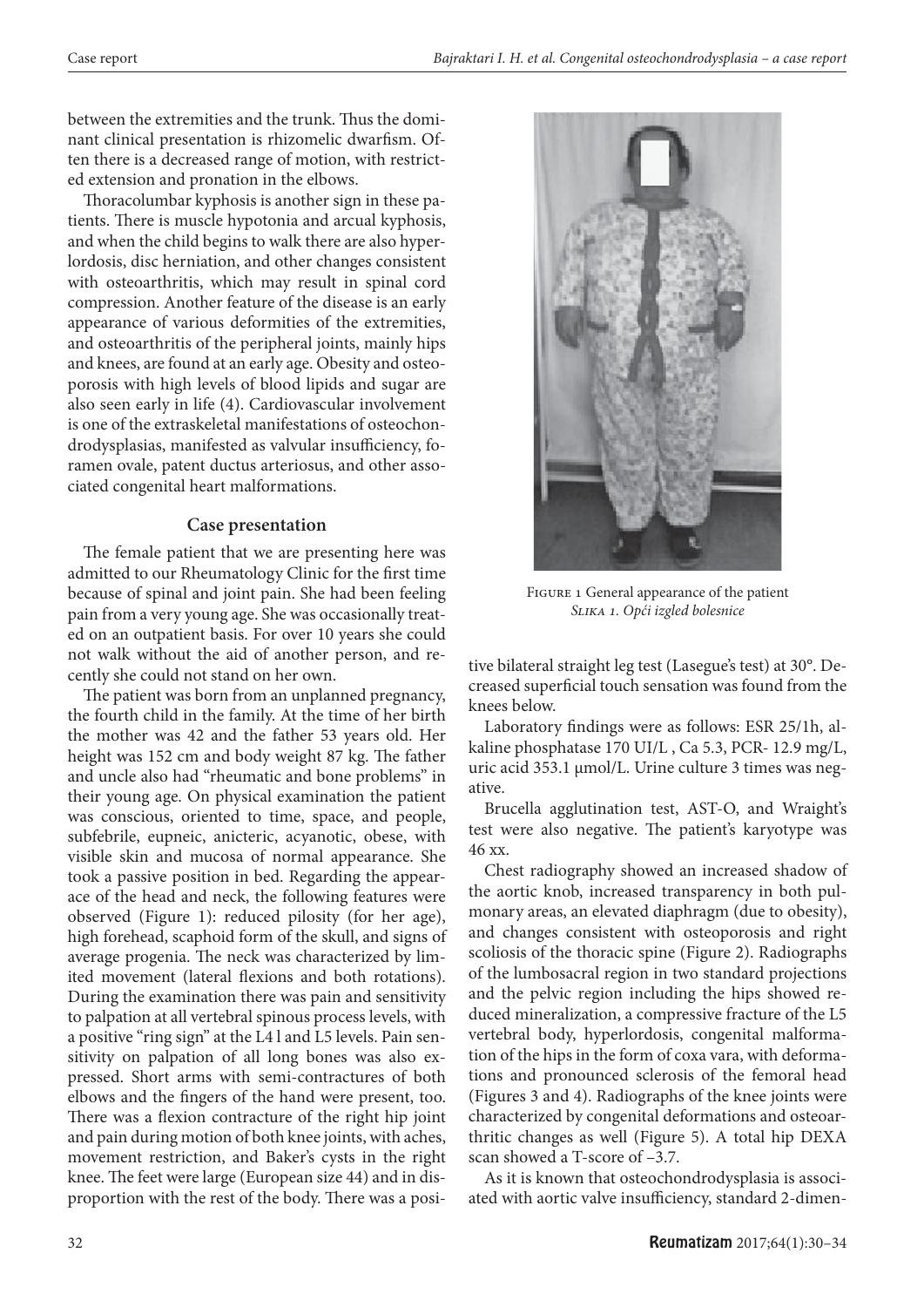

Figure 2 Chest radiograph *Slika 2. Radiografi ja intratorakalnih organa*



Figure 4 Pelvic radiograph *Slika 4. Radiografi ja zdjelice*





Figure 5 Radiograph of the knees *Slika 5. Radiografi ja koljena*

Figure 3 Radiograph of the lumbosacral spine *Slika 3. Radiografi ja slabinske kralježnice*

sional echocardiography, M-mode, color Doppler, and pulsed Doppler echocardiography were done. Impairment of the diastolic function was found, with reduced E wave velocity, E/A ratio, and isovolumetric relaxation time (IVRT), while the E wave deceleration time was increased. Based on measurements of the aortic annulus, sinotubular junction, ascending aorta, descending aorta, and correcting for body surface area (BSA), mild aortic valve insufficiency was established.

In spite of the discovery of this rare disease, doctors' lack of experience with it, as well as the lack of specialized teams for diagnosis and treatment, the genetic damage that causes this disease is transmitted from generation to generation  $(5)$ . This was the case with our patient as well. The disease itself does not affect the intellectual aspect and the patient's ability to experience life like everyone else. This should be taken in consideration, too.

If the disease is suspected at birth, follow-up during the growth period is essential, especially taking into consideration the longitudinal body measures and anthropometric measurements (height, weight, limb size, distance between fingertips at arms apart, length and width of the head). The measures should be compared to the growth age and sex percentile (6). Since collagen is one of the main structural components of the connective tissues, this disease can have various extraskeletal clinical manifestations. Collagen disorders in osteochondrodysplasia patients affecting the connective tissue of the heart are responsible for valvular heart diseases and aortic disorders (7–9).

Patients with this disease require specialized and trained teams (involving pediatricians, orthopedic surgeons, genetics specialists, psychiatrists, endocrinologists, psychologists, rheumatologists, cardiologists, and rehabilitation medicine specialists) to reduce the